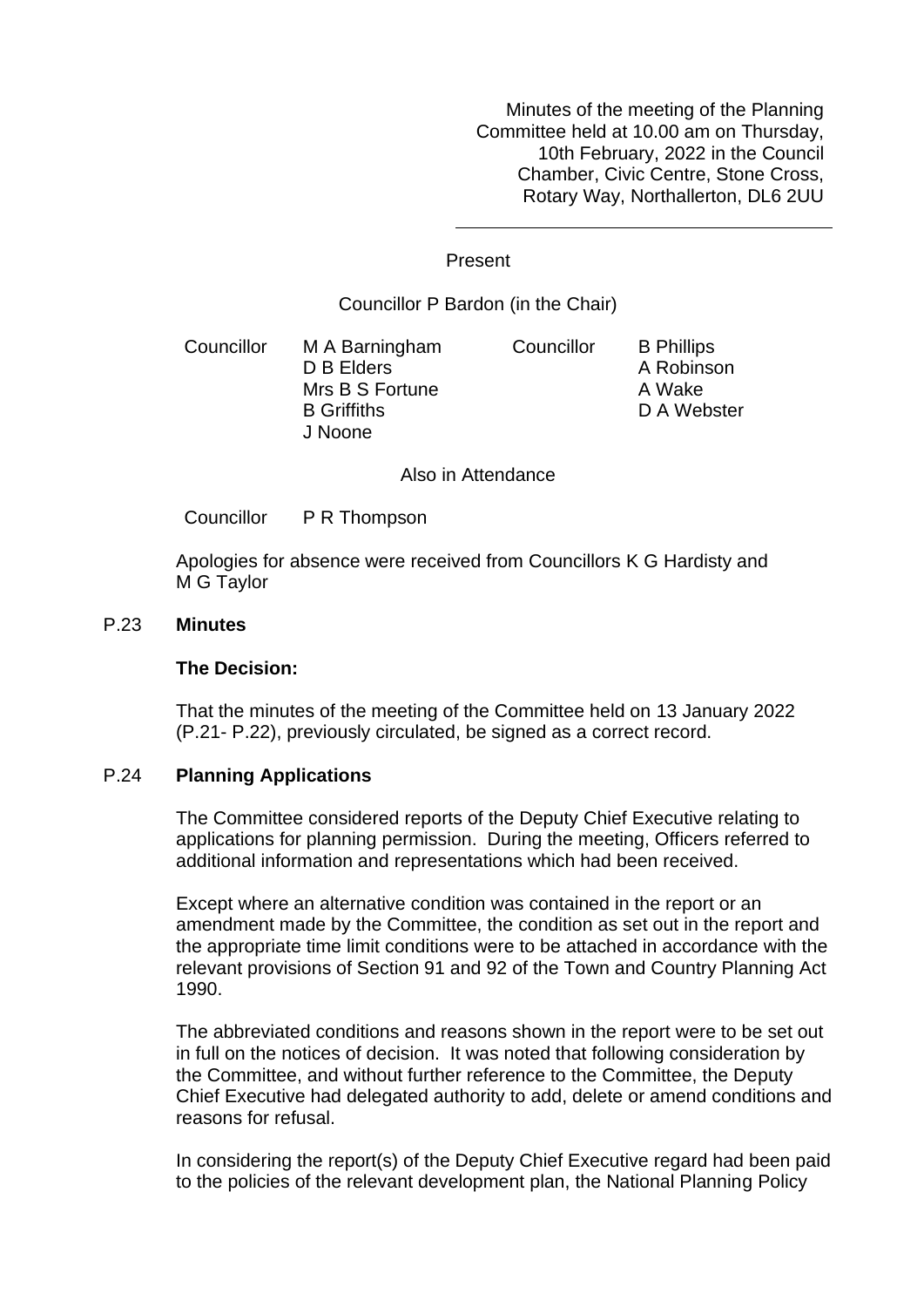Framework and all other material planning considerations. Where the Committee deferred consideration or refused planning permission the reasons for that decision are as shown in the report or as set out below.

Where the Committee granted planning permission in accordance with the recommendation in a report this was because the proposal is in accordance with the development plan the National Planning Policy Framework or other material considerations as set out in the report unless otherwise specified below. Where the Committee granted planning permission contrary to the recommendation in the report the reasons for doing so and the conditions to be attached are set out below.

# **The Decision**

That the applications be determined in accordance with the recommendation in the report of the Deputy Chief Executive, unless shown otherwise:-

(1) 21/02710/MRC - Variation to condition Two and Three of 21/00446/FUL - Construction of a single storey extension to existing farm and caravan park office (circa 48 sq m) to provide fully accessible entrance lobby, reception and cafe area, disabled parking and cycle shelter at Home Farm, Monk Green, Alne for Mr and Mrs John and Rachel Price and Mrs Ann Whiteley

Defer to seek an amendment to the application. The Committee had concerns that the proposed red coloured metal standing seem material would not be suitable for both the wall and the roof. The Committee noted that they originally approved pantile roof was more in keeping with the character of the area.

(The applicant, Mr John Price, spoke in support of the application.)

(2) 21/02087/FUL - Retrospective siting of fuel pump and fuel bund at The Airfield, Bagby for Mr M Scott

Permission Refused with an additional reason for refusal that the applicant has failed to provide sufficient information to enable the Local Planning Authority to fully assess the application.

(The applicant's agent, Stuart Natkus, spoke in support of the application.)

(3) 21/01709/FUL - Retrospective application for hardstanding, associated drainage, door and walkway to Hangar C1 and proposed lean-to for office to Hangar B at The Airfield, Bagby for Mr M Scott

Permission Granted subject to an additional condition that within one month of the date of this decision, the drainage detail associated with the hardstanding shall be submitted to and approved in writing by the Local Planning Authority. The approved drainage detail shall be installed and retained in perpetuity as approved by the Local Planning Authority.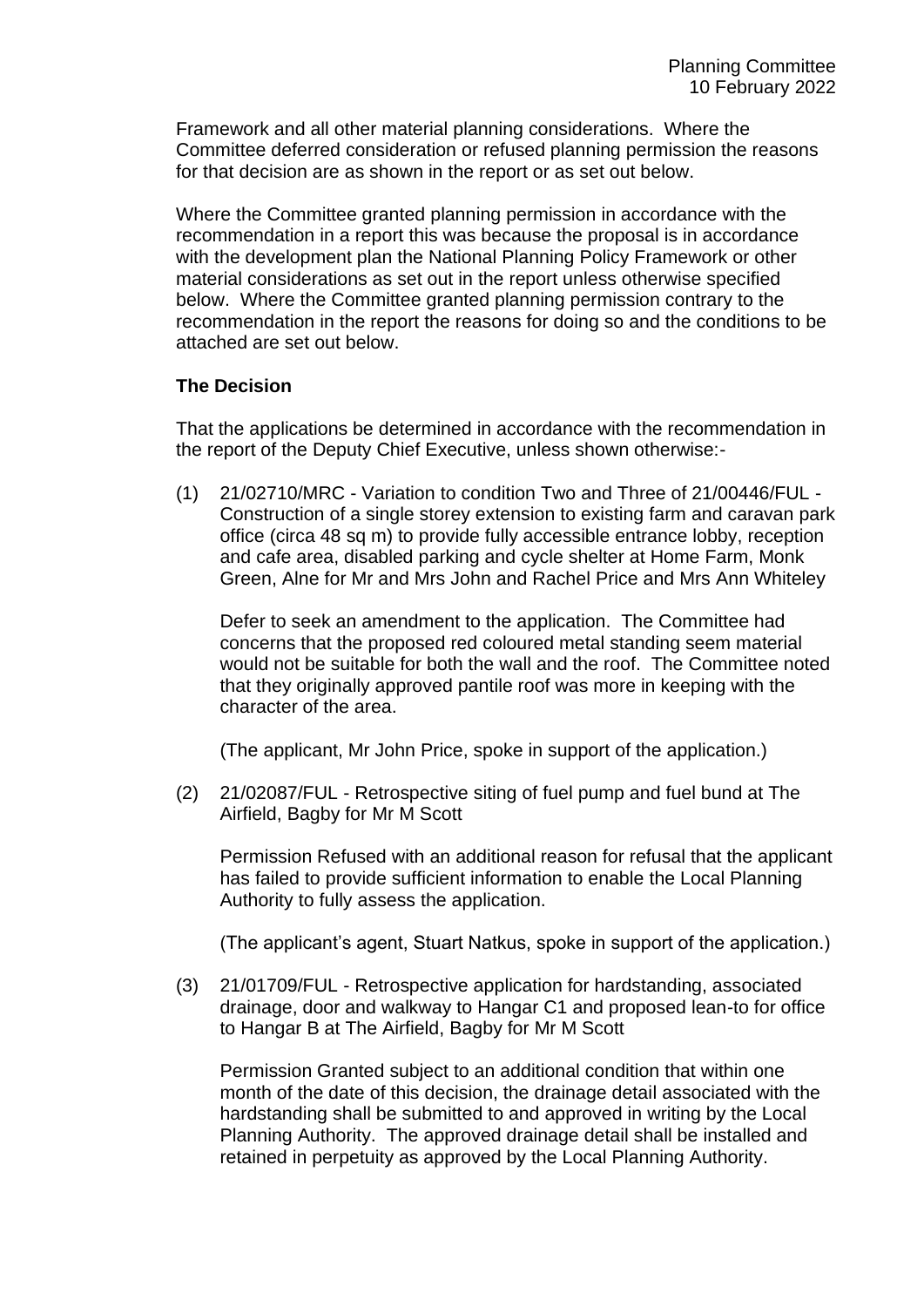(The applicant's agent, Stuart Natkus, spoke in support of the application.)

Note: The meeting adjourned at 11.10am and reconvened at 11.18am.

(4) 21/01243/FUL - Retrospective and proposed concrete alterations to existing runway, reinforced geotextile matting to runway and earthworks to facilitate drainage at The Airfield, Bagby for Mr M Scott

## Permission Refused

(The applicant's agent, Stuart Natkus, spoke in support of the application.)

(5) 21/02076/OUT - Revised application for outline planning permission with some matters reserved (considering access, appearance, layout and scale) for the construction of 2no bungalows at OS Field 9348 Back Lane, Great Broughton for Mr P Cooper

# Permission Refused

(The applicant's agent, Jonathan Saddington, spoke in support of the application.)

(David Ashton spoke on behalf of Great and Little Broughton Parish Council objecting to the application.)

Note: The meeting was adjourned at 11.52am and reconvened at 1.30pm

(6) 22/00037/REM - Revised application for reserved matters for previously approved application 20/02373/OUT: (a) the layout, scale and appearance of each building, including a schedule of external materials to be used; (b) the means of access to the site; (c) the landscaping of the site at The Old Forge, Exelby for Mr and Mrs Lenton

Permission Granted

(The applicant, Mrs Jennifer Lenton, spoke in support of the application.)

(7) 21/01877/MRC - Application for variation of condition 2 (approved plans to allow for the inclusion of 5no bungalows to the East boundary and affordable provision for the site to be reduced to 30% - new plans submitted for planning layout, footpath locations, boundary treatment drawings, materials layout, street scenes and typical sections) following grant of planning permission ref: 16/02756/REM for Reserved matters submission for details of layout, scale, appearance and landscaping for residential development of 225 dwellings as per amended plans received by Hambleton District Council on 15<sup>th</sup> May 2017 at Land to The North and West of Woodlands Walk, Tanton Road, Stokesley for Tilia Homes

Defer to allow the application to be considered alongside a linked application.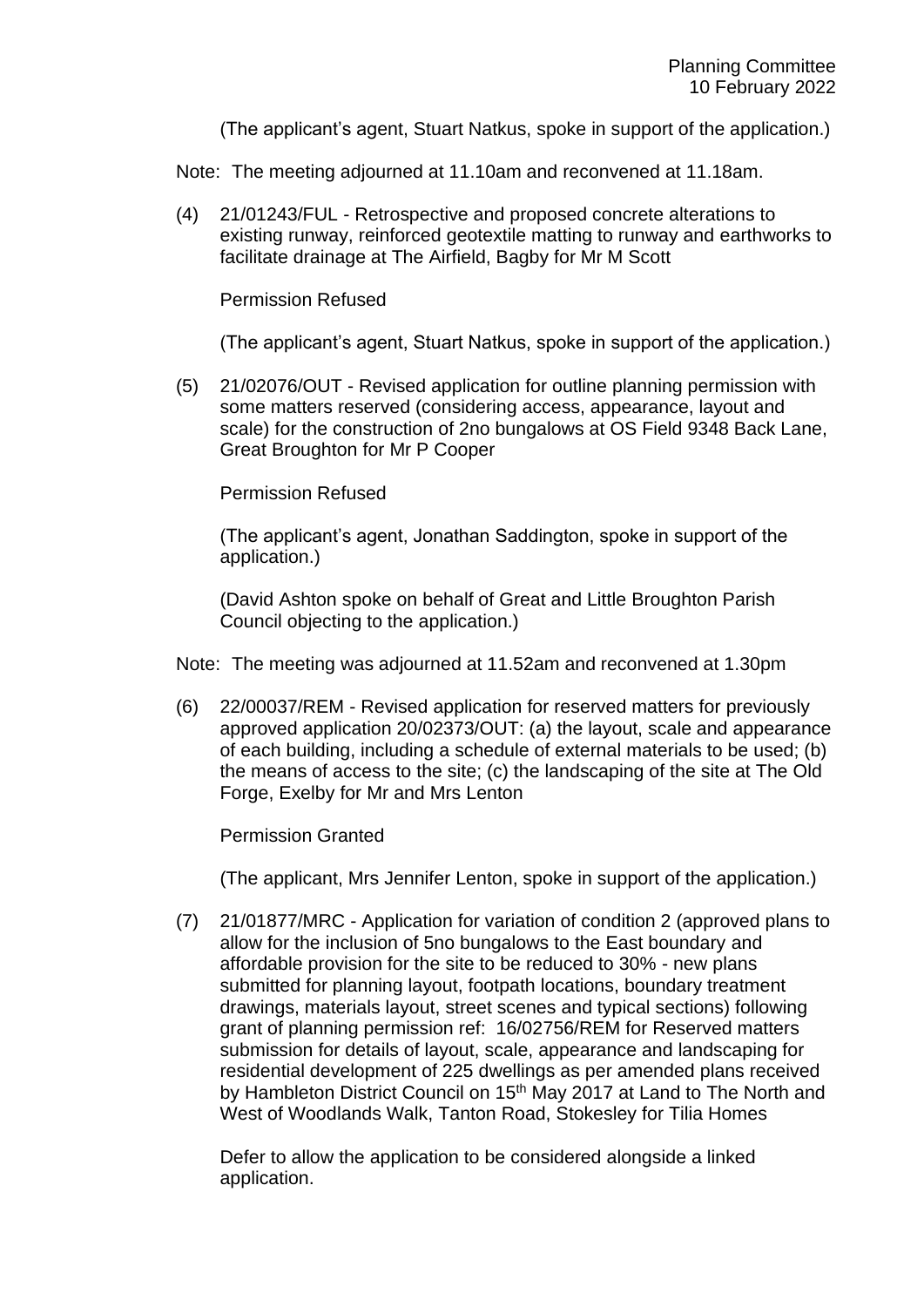(The applicant's agent, Josh Hellawell, and Mr Housam, spoke in support of the application).

(Mike Cannavan spoke on behalf of Stokesley Town Council objecting to the application.)

(Mr Tweddle and Mr Chris Johnson spoke objecting to the application.)

(8) 22/00143/MRC – Application for variation of condition 10 (affordable housing) following grant of appeal APP/G2713/A/14/2223624 of 14/00337/OUT. Where reference is made to 50% affordable housing delivery this requires amending to 30% at Land to The North and West of Woodlands Walk, Tanton Road, Stokesley for Tilia Homes

Defer to allow the Local Planning Authority to obtain an independent assessment of the applicant's viability appraisal and to allow for further information to be obtained in relation to the implications resulting from the change of ownership of the site.

(The applicant's agent, Josh Hellawell, and Mr Housam, spoke in support of the application.)

(Mike Cannavan spoke on behalf of Stokesley Town Council objecting to the application.)

(Mr Chris Johnson spoke objecting to the application.)

Note: Councillor Robinson left the meeting at 3.46pm.

The meeting was adjourned at 3.46pm and reconvened at 3.56pm.

(9) 20/02448/FUL - Erection of a detached dwelling, extension to and alteration of existing outbuilding at Land adjacent Old Manor House, Scruton for Mr and Mrs Exelby

Defer to allow the applicant an opportunity to address concerns raised regarding the proposed design and materials.

(The applicant's agent, David Boulton, spoke in support of the application).

(10) 21/02650/FUL – Change of use from residential unit, occupied in connection with the main house (Low Sober Farm) as housekeeper accommodation, to unrestricted residential unit for general residential occupation, including side extension and external alterations to layout of domestic curtilage and erection of boundary fences, (part retrospective) at Housekeepers Annexe, Low Sober Farm, Warlaby for Mr Tim Wilson

Permission Granted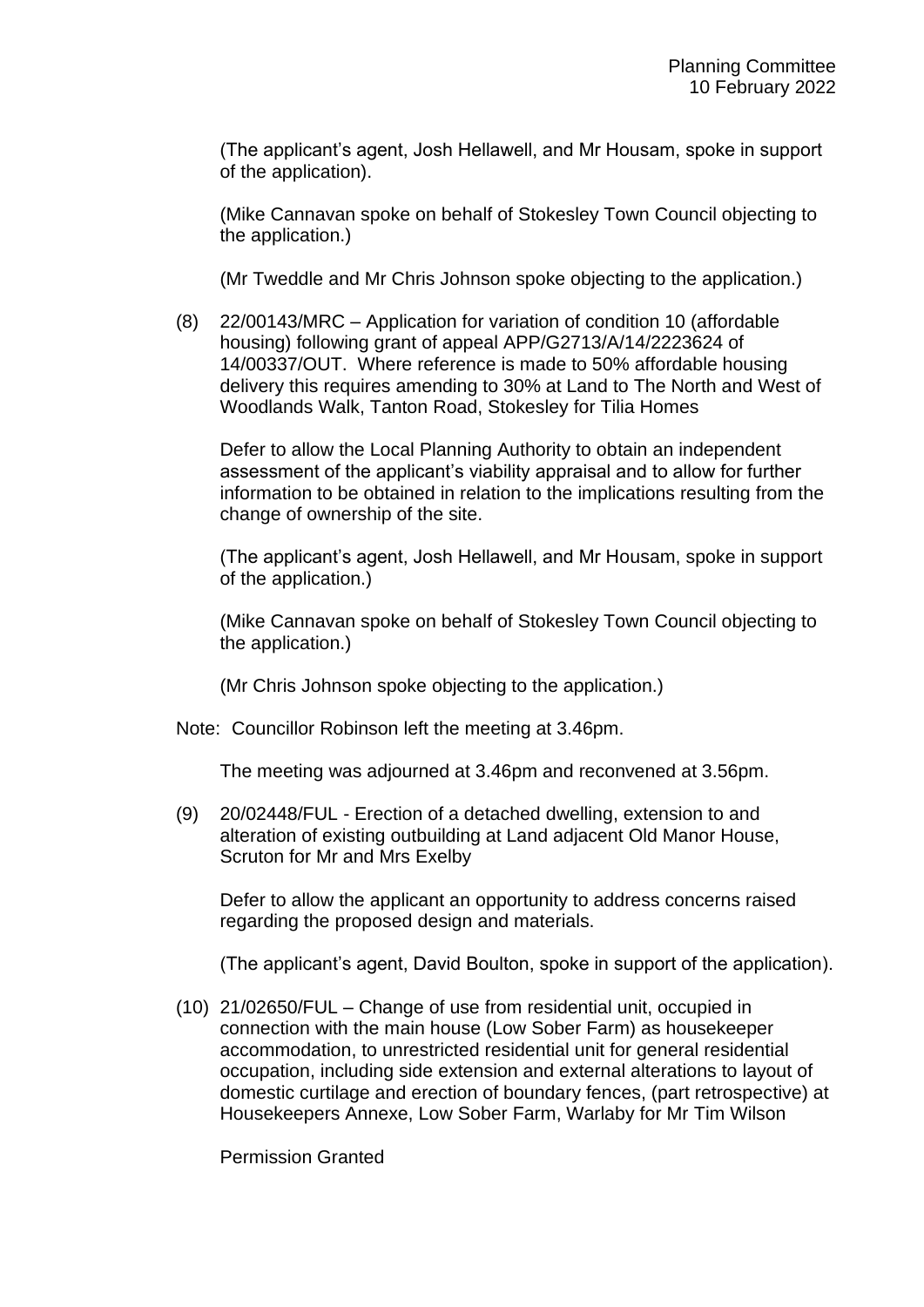(11) 21/01452/OUT - Application for outline planning permission with all matters reserved for the construction of 5no dwellings at OS Field 4442 west of Easingwold Road, Huby for Mr P and Mrs C Richardson

The application was considered but the proposal to grant was not carried.

(The applicant's agent, Jonathan Saddington, spoke in support of the application.)

Note: Councillor P R Thompson arrived at the meeting at 4.50pm

(12) 21/01031/FUL - Proposed holiday chalet development of thirteen at Newby Farm, Newby for Mr Paul Armstrong

Permission Refused

The Committee found that the proposed development would have a harmful impact on the character of the landscape, that the site is in an unsustainable tourism location and the Committee had significant highway safety concerns.

The decision was contrary to the recommendation of the Deputy Chief Executive.

(The applicant's agent, Steve Hesmondhalgh, spoke in support of the application.)

(Lynne Cullen spoke on behalf of Newby Parish Council objecting to the application.)

(Stuart Cullen spoke objecting to the application.)

- Note: Councillor B Griffiths left the meeting at 5.10pm.
- (13) 21/01302/FUL Development of 12 affordable dwellings at OS Field 5532 Hambleton View Tollerton for Johnson Mowat

Permission Granted

(The applicant's agent, Gen Kenington, spoke in support of the application.)

(14) 21/01303/FUL - Development of 5 bungalows at OS Field 5532 Hambleton View Tollerton for Johnson Mowat

Permission Granted subject to a requirement that the proposed development is linked to the development of the associated affordable housing exception site 21/01302/FUL.